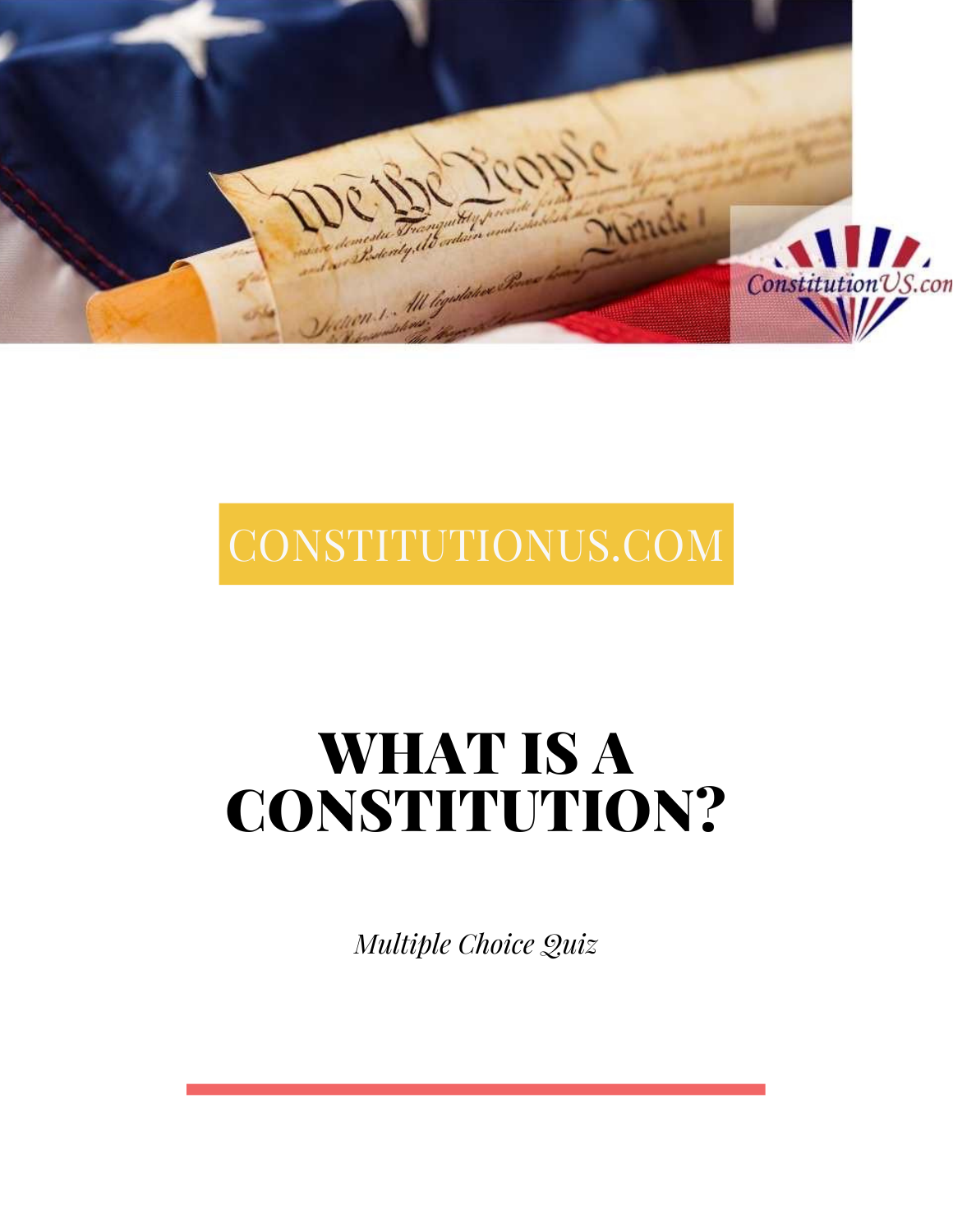## ABOUT THIS QUIZ



**What Is a Constitution?**

This quiz is about what a Constitution is.

All questions have 4-6 possible answers of which only 1 is correct.

You may read the article over the next few pages to freshen up before taking the quiz!

At the back of the book, will be an answer sheet.

> For more information, go to: [https://constitutionus.com](https://constitutionus.com/)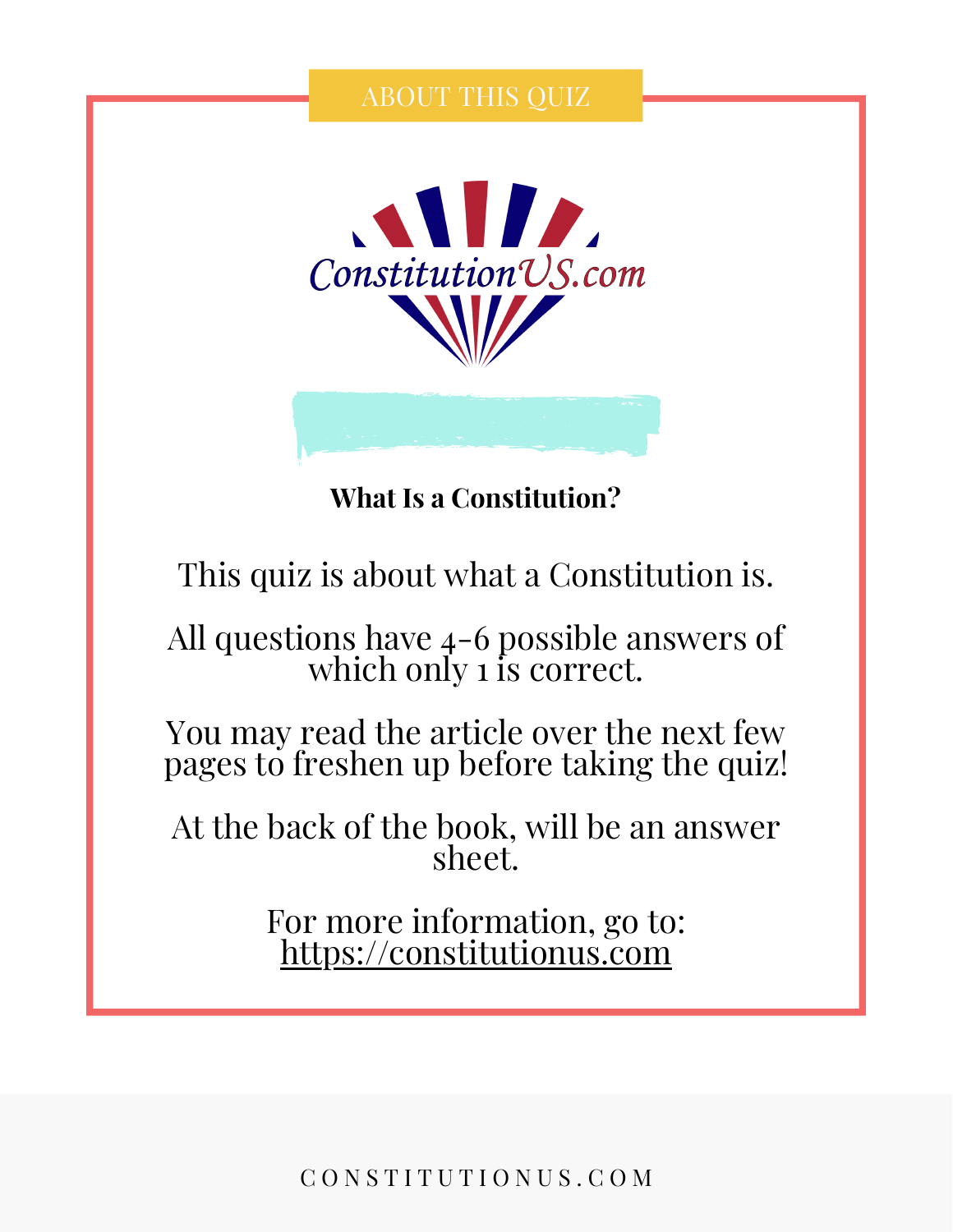

## **Constitution Definition**

The word "constitution" comes from the Latin word *constitutio*. It is a collection of foundational principles or precedents that make up (or constitute) the legal basis of an organization or government by determining how that entity will be governed.

#### **Constitution Meaning**

Similar terms for a constitution include a charter, body of law, system of laws, and fundamental principles. It is a composition of something. As a legal document, it is a collection of laws and regulations that create a ruling document for a government. The most common usage of the word constitution is to refer to the ruling charter of a government.

The U.S. Constitution has three distinct characteristics:

- The Constitution serves as the supreme law of the land.
- It provides a framework for a government.
- The Constitution acts as a legitimate way to both grant and limits the powers of government officials.

## **How Does A Constitution Work?**

A constitution is a set of rules that define and guide how a political organization will function.

As the word implies, a constitution is a collection, so this collected grouping of laws creates a set of expectations for how a government will function.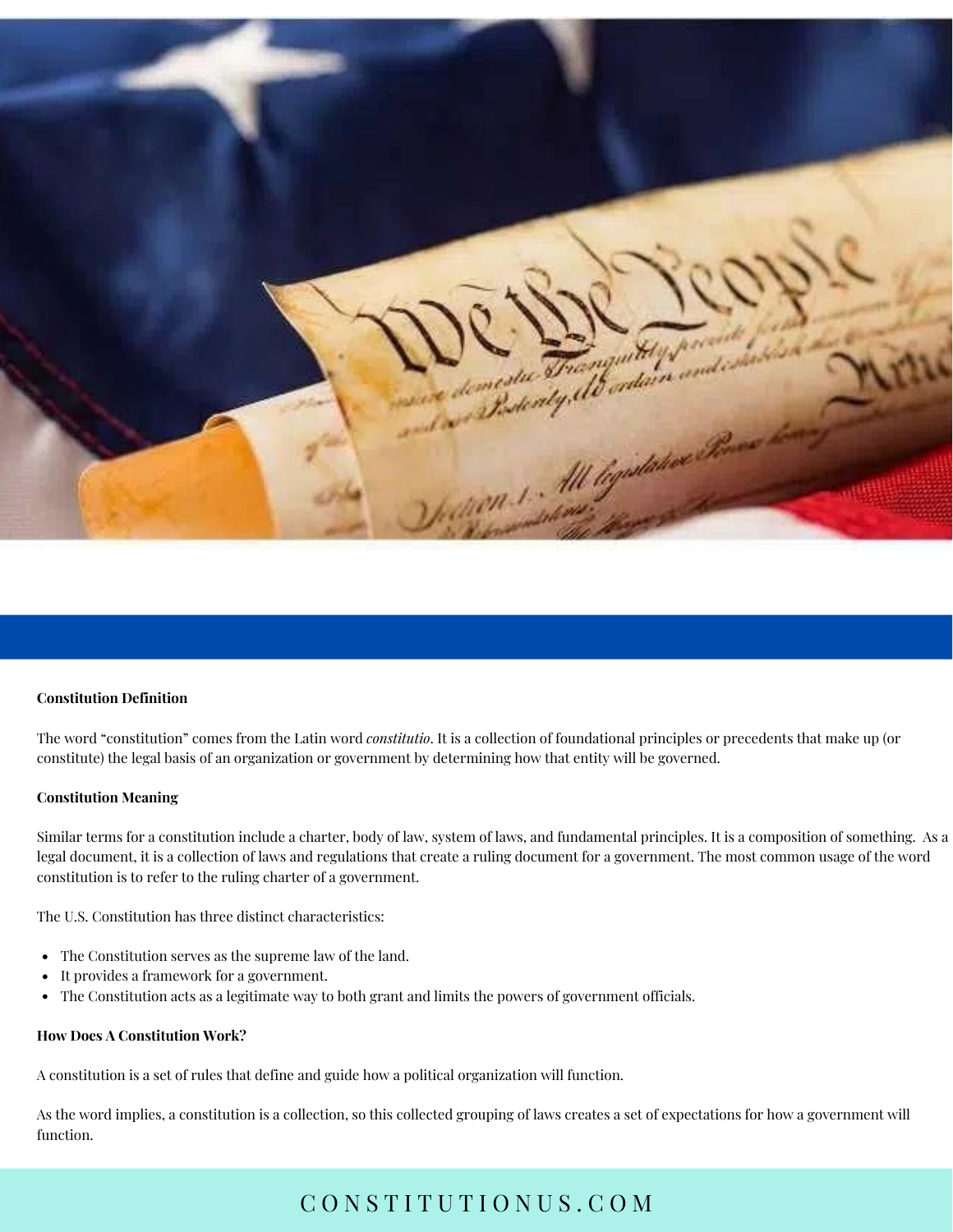The political representatives are expected to follow the rules and laws set down in the Constitution to run the government.

### **How does the Constitution establish the government?**

Typically, a constitution will establish the various branches of the government. It will also itemize and define how these branches will function. The Constitution will also describe what powers the branches of the government have.

Additionally, the Constitution will explain and define how the branches of the government will function within their stated powers.

### **Constitutional Rights and Freedoms**

A constitution will also establish and state the rights, privileges, and duties of the country's citizens. With the rights of the citizenry spelled out in the Constitution, citizens can expect to have these rights guaranteed and not be denied without legal, due process.

## **What is the purpose of a Constitution?**

A constitution functions on several important principles. The Constitution of a country defines the type of government a country has and forms the basis for that nation's sovereignty. It does this by creating the branches of government and a separation of the powers of those branches.

It also defines how each branch is independent of each other and how they are dependent on each other. In so doing, a constitution lays out the procedures that the branches of the government will follow while carrying out their constitutional tasks and responsibilities.

An essential function of a constitution is to direct the state and federal governments in making legislation. It does this by laying out procedures for the roles of legislation, administration, and the execution of the mechanics of the government.

A constitution provides for a system of judicial review to ensure the constitutionality of legislation.

#### **Checks and Balances of a Constitution**

Finally, a constitution acts as a check against the misuse of power by providing for accountability of the government and the representatives working in the government to the citizens of the country.

#### **Importance of a Constitution**

Arguably, the most important function of a constitution is to provide for a set of fundamental rights to the country's citizens. The safeguard of these fundamental rights is ensured by listing those rights and the checks and balances of the governmental structure and the separation of powers that protect those rights.

#### **Why Do We Need A Constitution?**

Why does a country need a constitution?

What purpose does it serve?

Here are some reasons why a constitution is needed:

- A constitution provides for the rule of a nation.
- A constitution provides for a separation of governing powers.
- A constitution divides power throughout the country between the state and federal governments.
- A constitution forms the relationship between the people and the government of a nation.
- A constitution sets the standards, principles, and procedures for the peaceful rule of law.
- A constitution provides for the rights of the citizens living within the country.
- A constitution allows for diverse groups of people to live peacefully together.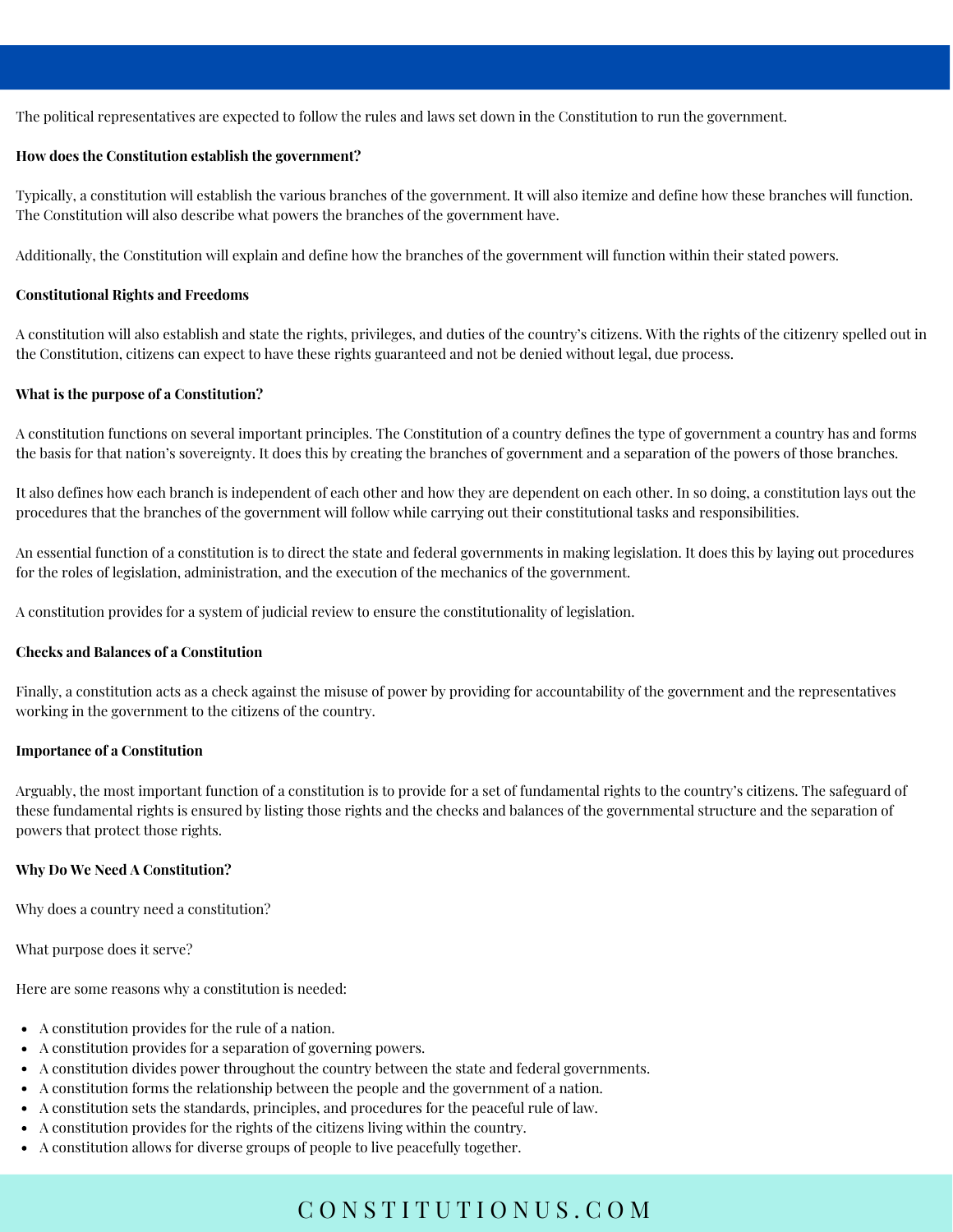## **What Alternatives Are There To A Constitution?**

There are types of national governments that are not based on a constitution. Any country that allows unlimited power to the national rulers or little control over those in authority would be a non-constitutional government. A Non-Constitutional Government

In general, a nation ruled by hereditary monarchs or dictators is considered a non-constitutional country. In this situation, the person in power is the basis for the law of the land. A non-constitutional government is not formed through voter consent and cannot be removed through legal means.

## **The Constitution of the United States**

The U.S. Constitution is the basis for the creation of the United States of America. It is at the same time the basis for the government that rules and runs the United States. The Constitution provides certain rights for citizens of the United States by defining those rights and the law based around those rights.

The U.S. Constitution provides for a separation of powers with a set of checks and balances within the three branches of the U.S. government.

The Constitution does this with the establishment of the three branches of government.

- The Legislative Branch
- The Executive Branch
- The Judicial Branch

The Constitution specifies that the Legislative Branch makes the laws to run the country, the Executive Branch has the authority to execute the laws, and the Judicial Branch interprets the laws to make sure they conform to the dictates of the Constitution.

The United States was the first nation in the world to create a constitution. The U.S. Constitution was formed in 1788 by the Philadelphia Constitutional Convention, whose delegates developed the constitutional concept.

It was a unique and innovative idea.

A constitutional government was a revolutionary innovation that was in stark contrast to the existing governments of the day.

Since then, the constitutional concept has been adopted by many other countries seeking to create a new form of government for themselves.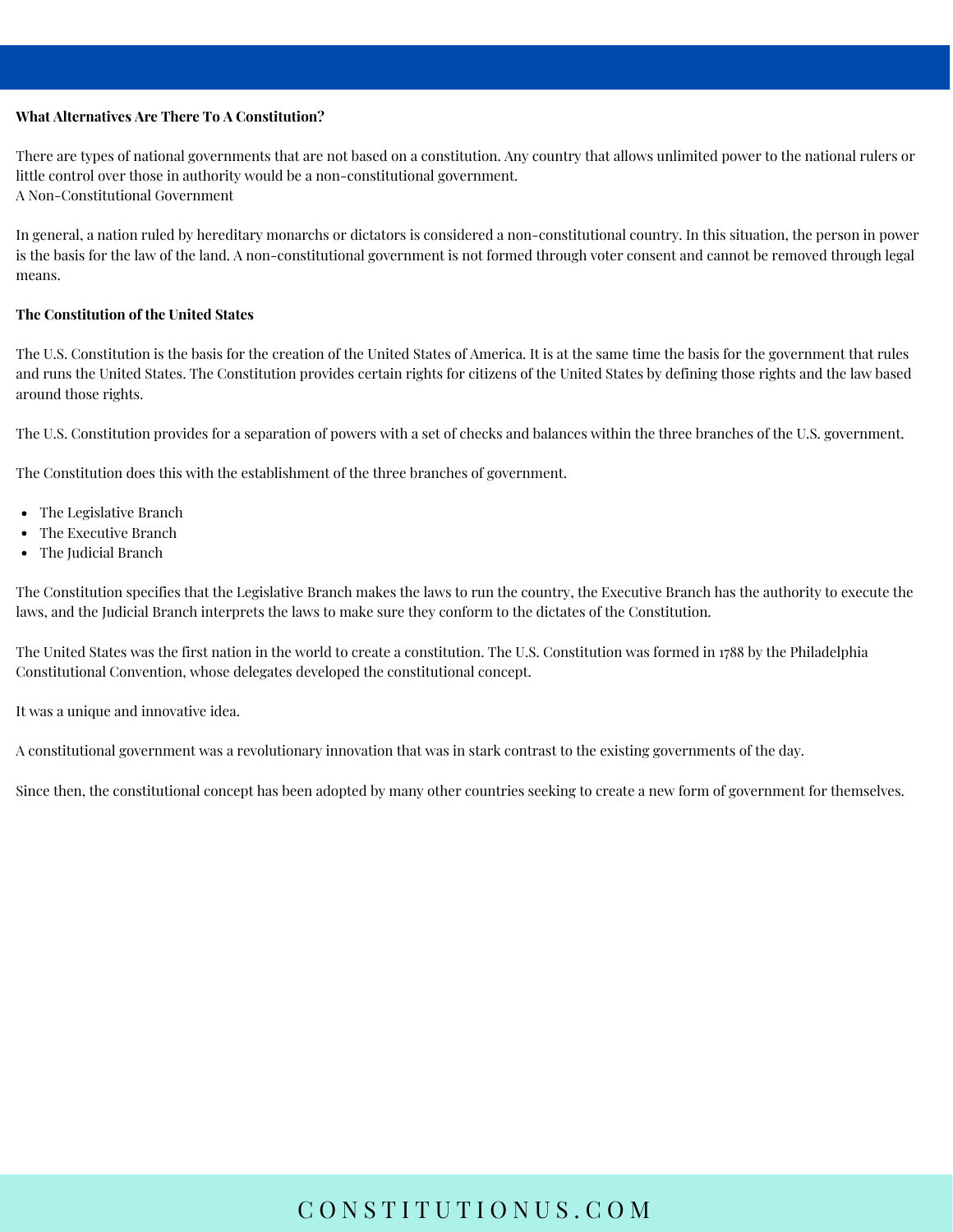## **Multiple Choice Quiz**

## **1. What language did the word constitution originate from?**

- A. Latin
- B. Spanish
- C. French
- D. Greek

## **2. Which of the following isn't included in the meaning of constitution?**

- A. Charter
- B. Body of law
- C. Fundamental principles
- D. Equality principles
- E. System of laws

## **3. Which of the following is not a characteristic/function of the US Constitution?**

- A. Serves as the supreme law of the land
- B. Establishes a system to promote freedom
- C. Provides a framework for the government
- D. Grants and limits the powers of government officials

## **4. Which of the following are the purposes and functions of a constitution in general?**

- A. Establishing a set of rules
- B. Grouping a collection of laws together
- C. Creating a set of expectations for how a government will function
- D. All of the Above
- E. None of the Above

## **5. What specifically will a constitution establish with regard to its citizens?**

- A. Rights and privileges
- B. Duties
- C. Needs
- D. A and B
- E. All of the above

## **6. What principle(s) are established in a constitution?**

- A. Separation of powers
- B. Judicial review
- C. All of the above
- D. None of the above

## **7. What constitutional principle is most associated with preventing the misuse of power?**

- A. Checks and balances
- B. Separation of powers
- C. Judicial review
- D. Proportional representation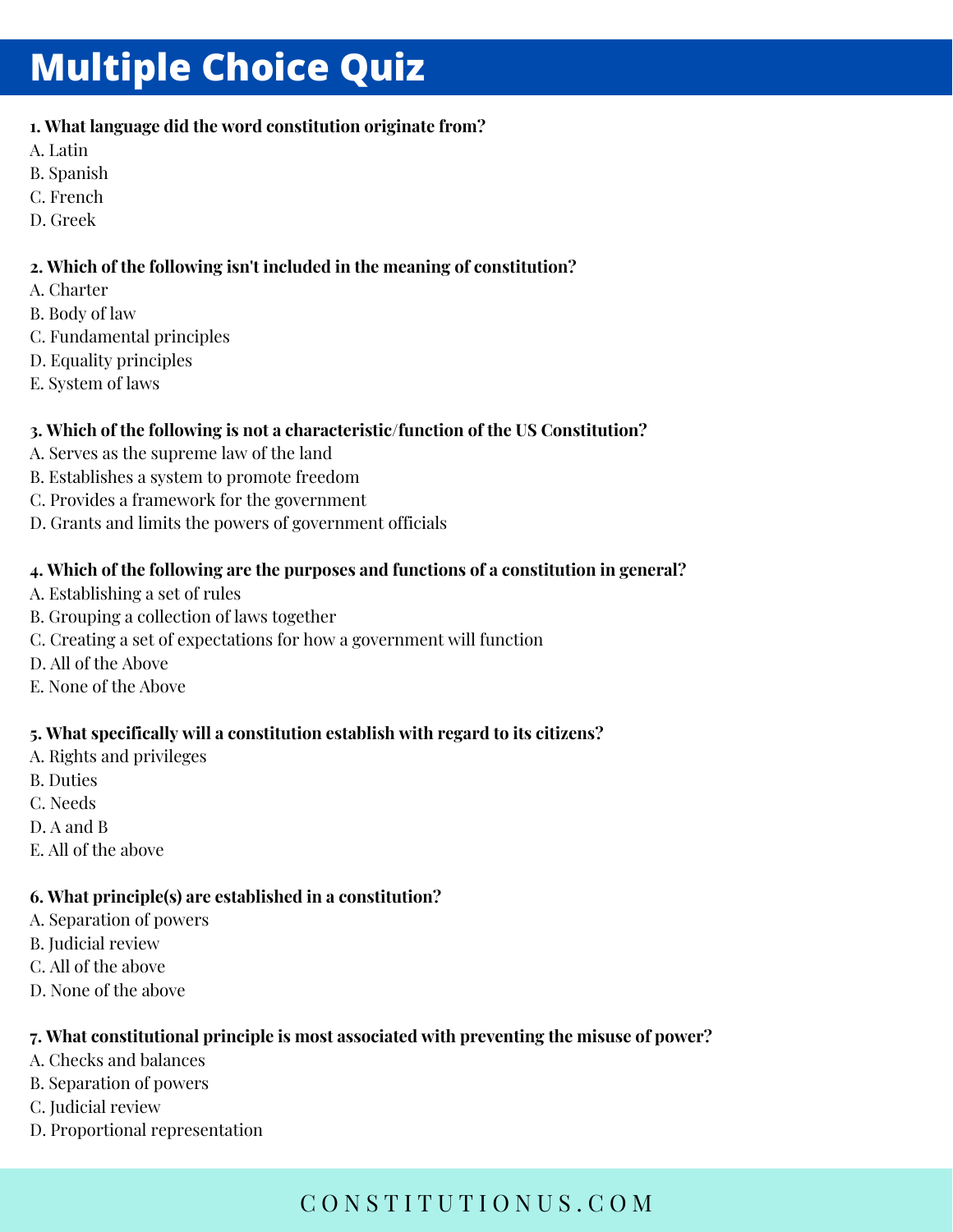## **8. What is the most important function of a constitution?**

- A. Ensuring perfect equality
- B. Providing a set of fundamental rights
- C. Limiting all sources of federal power
- D. Delegating most power to the legislative branch

## **9. Which of the following is a reason that a constitution is necessary?**

- A. It provides a rule of law
- B. It separates governmental powers
- C. It divides power between the state and federal government
- D. It allows diverse groups of people to live together
- E. None of the above
- F. All of the above

## **10. Which of the following best describes a non-constitutional government?**

- A. A government with unlimited power
- B. A government with equal amounts of power delegated to different branches
- C. A government run by representatives
- D. A government led by a president and vice president

## **11. Who normally governs a non-constitutional government?**

- A. President
- B. Hereditary monarch or dictator
- C. Prime minister
- D. Vice president

## **12. What 3 branches of government does the US Constitution create?**

- A. Legislative, executive, and judicial
- B. Executive, judicial, and administrative
- C. Judicial, legislative, and military
- D. Legislative, executive, and law enforcement

## **13. What city was the Constitutional Convention held in?**

- A. Washington D.C.
- B. New York City
- C. Philadelphia
- D. Boston